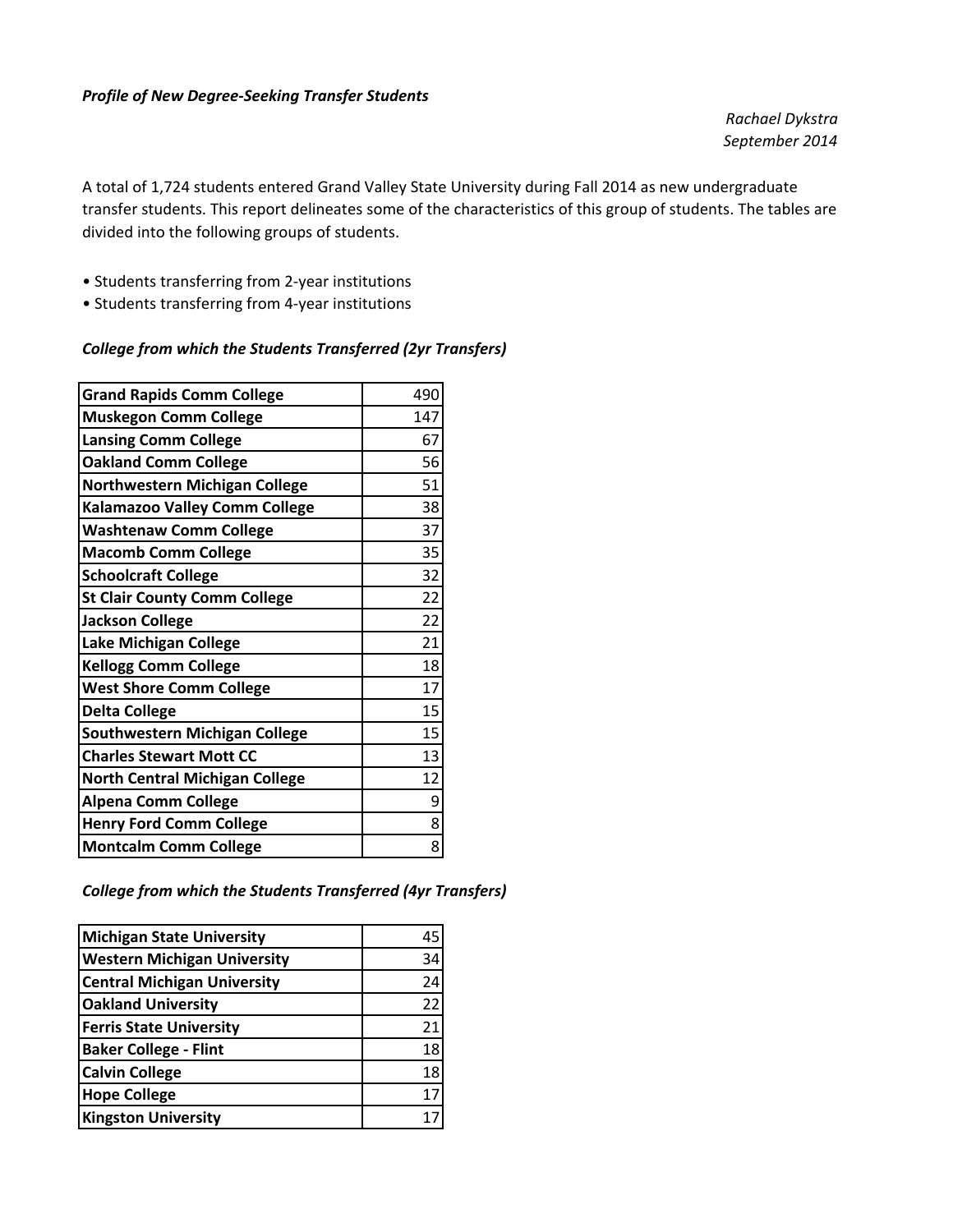| <b>Eastern Michigan University</b>  | 16 |
|-------------------------------------|----|
| <b>Wayne State University</b>       |    |
| <b>Davenport Univ-Grand Rapids</b>  |    |
| <b>Cornerstone University</b>       |    |
| <b>Northern Michigan University</b> |    |
| <b>Aquinas College-MI</b>           |    |
| <b>Saginaw Valley State Univ</b>    |    |

### *Gender*

|                     | 2-Year | 4-Year | Total |
|---------------------|--------|--------|-------|
| <b>IFemale</b>      | 655    | 283    | 938   |
| <b>Male</b>         | 568    | 216    | 784   |
| <b>Not Reported</b> |        |        |       |
| <b>Total</b>        | 1224   | 500    | 1724  |

## *Ethnic Background*

|                                   | 2-Year | 4-Year | <b>Total</b> |
|-----------------------------------|--------|--------|--------------|
| <b>Black or African American</b>  | 59     | 25     | 84           |
| American Indian or Alaskan Native |        |        |              |
| Asian                             | 23     | 9      | 32           |
| <b>Hispanic or Latino</b>         | 66     | 12     | 78           |
| White                             | 1008   | 384    | 1392         |
| 2 or More                         | 48     | 14     | 62           |
| Non-resident international        | 6      | 54     | 60           |
| <b>Unreported</b>                 |        |        | 9            |
| <b>Total</b>                      | 1224   | 500    | 1724         |
| <b>Unduplicated Minority</b>      | 207    | 65     | 272          |

Note: Total may not equal sum of ethnicities because students may select two or more.

## *Status*

|                  | 2-Year | 4-Year | Total |
|------------------|--------|--------|-------|
| <b>Full-time</b> | 1056   | 426    | 14821 |
| <b>Part-time</b> | 168    | 74.    | 2421  |
| <b>Total</b>     | 1224   | 500    | 74I   |

|                                         | 2-Year | 4-Year | Total |
|-----------------------------------------|--------|--------|-------|
| <b>First Generation College Student</b> | 655    | 160    | 815I  |
| <b>Veteran</b>                          | 41     | 26     | 67    |
| <b>Pell Eligible</b>                    | 499    | 121    | 630   |

### *Major*

|                                           | 2-Year | 4-Year | Total |
|-------------------------------------------|--------|--------|-------|
| <b>Accounting</b>                         | 54     | 19     |       |
| <b>Allied Health Sciences</b>             | 49     | 33     |       |
| Anthropology                              |        |        |       |
| <b>Advertising &amp; Public Relations</b> | 21     |        | 24I   |
| <b>Art Education</b>                      |        |        |       |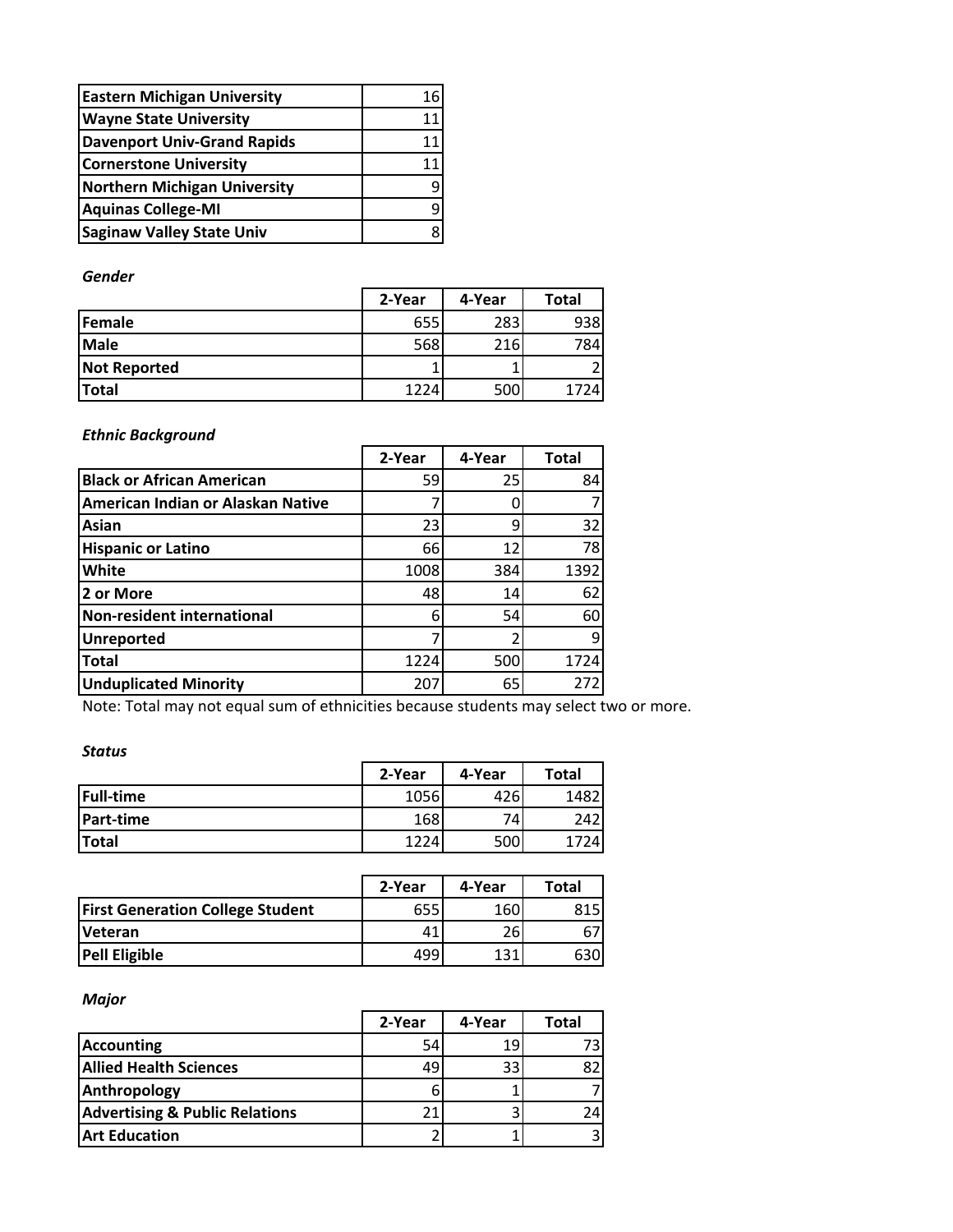|                                           | 2-Year         | 4-Year         | <b>Total</b>   |
|-------------------------------------------|----------------|----------------|----------------|
| <b>Art History</b>                        | 0              | 1              | 1              |
| <b>Art: Studio Art</b>                    | 6              | 5              | 11             |
| <b>Athletic Training</b>                  | 17             | 10             | 27             |
| <b>Business Economics</b>                 | 8              | $\overline{2}$ | 10             |
| <b>Biochemistry</b>                       | 6              | $\overline{1}$ | 7              |
| <b>Biology</b>                            | 35             | 10             | 45             |
| <b>Biomedical Sciences</b>                | 50             | 20             | 70             |
| Biopsychology                             | 8              | $\overline{2}$ | 10             |
| <b>Broadcasting</b>                       | 4              | 1              | 5              |
| <b>Business General</b>                   | 42             | 19             | 61             |
| Chemistry                                 | 7              | 1              | 8              |
| <b>Chinese Studies</b>                    | 0              | $\mathbf{1}$   | $\overline{1}$ |
| <b>Criminal Justice</b>                   | 43             | 10             | 53             |
| <b>Classics</b>                           | 0              | 1              | $\overline{1}$ |
| <b>Cell &amp; Molecular Biology</b>       | 5              | 0              | 5              |
| <b>Communication Studies</b>              | 26             | 11             | 37             |
| <b>Computer Science</b>                   | 26             | 6              | 32             |
| <b>Comp Sci &amp; Arts for Teaching</b>   | 12             | 3              | 15             |
| <b>Diagnostic Medical Sonography</b>      | 21             | 6              | 27             |
| <b>Degree Seeking Undergraduate</b>       | 60             | 78             | 138            |
| <b>Economics</b>                          | $\overline{2}$ | 0              | $\overline{2}$ |
| <b>Computer Engineering</b>               | 5              | 1              | 6              |
| <b>Product Dsgn &amp; Mfg Engineering</b> | 4              | 3              | $\overline{7}$ |
| <b>Electrical Engineering</b>             | 13             | 4              | 17             |
| <b>Interdisciplinary Engineering</b>      | 1              | 0              | 1              |
| <b>Mechanical Engineering</b>             | 37             | 18             | 55             |
| <b>English</b>                            | 42             | 12             | 54             |
| <b>Earth Science</b>                      | $\overline{2}$ | 0              | $\overline{2}$ |
| <b>Exercise Science</b>                   | 60             | 20             | 80             |
| <b>Finance</b><br><b>French</b>           | 28             | 6              | 34             |
| <b>Film Video</b>                         | 5<br>19        | 0<br>6         | 5<br>25        |
| <b>Geology-Chemistry</b>                  | 1              | 0              | $\mathbf 1$    |
| Geology                                   | 6              | 0              | 6              |
| German                                    | 3              | 0              | 3              |
| <b>General Management</b>                 | 8              | 5              | 13             |
| <b>Group Social Studies</b>               | 22             | 7              | 29             |
| Geography                                 | 3              | 1              | 4              |
| <b>Health Communication</b>               | 7              | 3              | 10             |
| <b>Human Resources Management</b>         | $\overline{2}$ | 0              | $\overline{2}$ |
| <b>History</b>                            | 7              | 0              | 7              |
| <b>Hospitality Tourism Management</b>     | 21             | 7              | 28             |
| <b>International Business</b>             | 6              | 1              | 7              |
| <b>Information Systems</b>                | 10             | $\overline{2}$ | 12             |
| <b>International Relations</b>            | 4              | $\mathbf{1}$   | 5              |
| <b>Integrated Science</b>                 | 5              | 0              | $\overline{5}$ |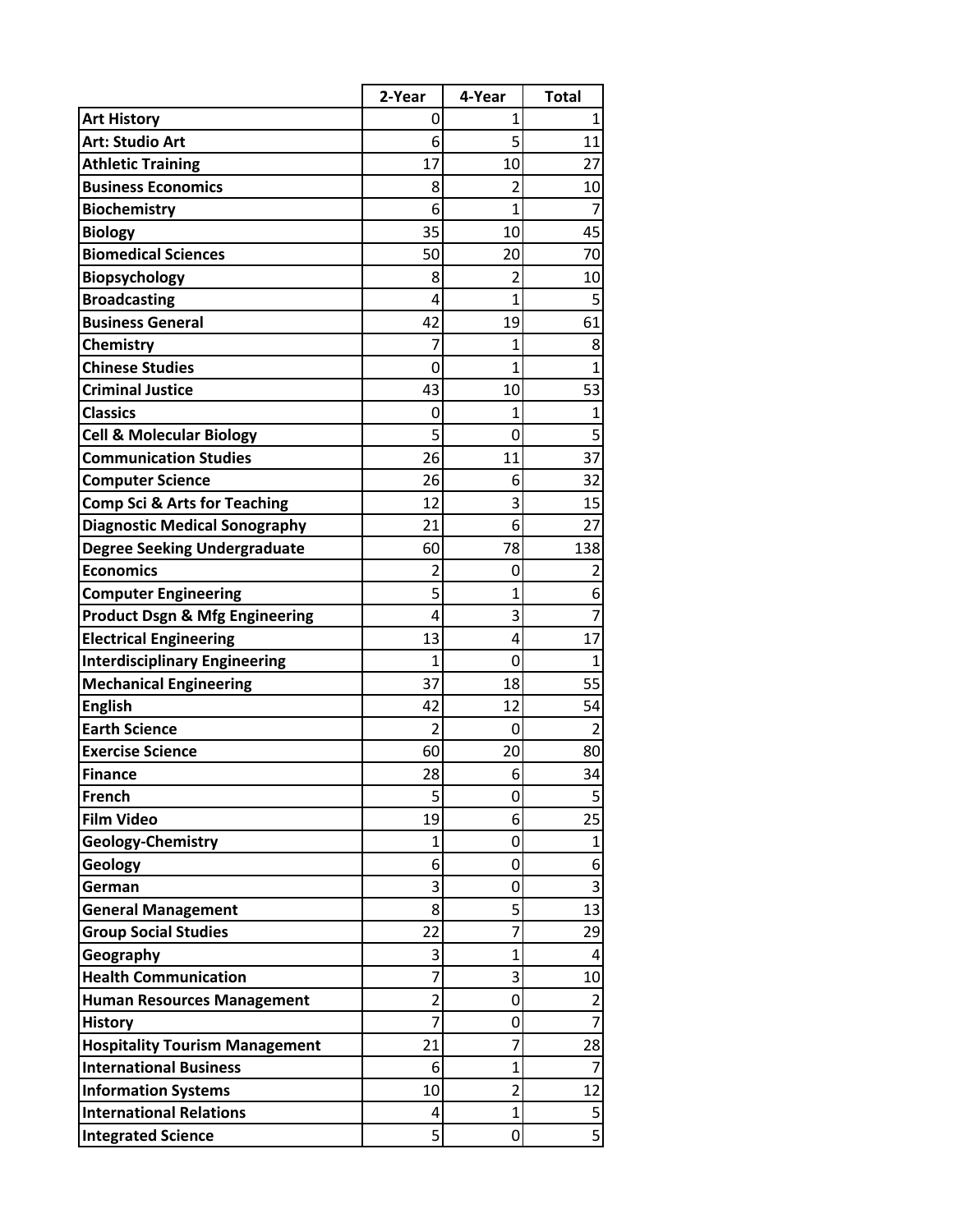|                                          | 2-Year         | 4-Year         | <b>Total</b>   |
|------------------------------------------|----------------|----------------|----------------|
| Journalism                               | 4              | 1              |                |
| <b>Liberal Studies</b>                   | 19             | 5              | 24             |
| <b>Legal Studies</b>                     | 5              | $\overline{2}$ | 7              |
| <b>Management</b>                        | 15             | 4              | 19             |
| <b>Medical Imaging/Radiation Sci</b>     | 3              | 0              | 3              |
| <b>Marketing</b>                         | 47             | 9              | 56             |
| <b>Medical Laboratory Science</b>        | 5              | 3              | 8              |
| <b>Mathematics</b>                       | 12             | 4              | 16             |
| <b>Music</b>                             | 1              | 1              | $\overline{2}$ |
| <b>Non Degree Undergraduate</b>          | $\overline{2}$ | 18             | 20             |
| <b>Natural Resources Mgmt</b>            | 17             | 4              | 21             |
| <b>Nursing</b>                           | 42             | 39             | 81             |
| <b>Operations Management</b>             | $\overline{2}$ | 0              | $\overline{2}$ |
| <b>Occupational Safety/Health Mgt</b>    | $\overline{2}$ | $\overline{1}$ | 3              |
| <b>Physical Education</b>                | 10             | 6              | 16             |
| Philosophy                               | 1              | 0              | $\overline{1}$ |
| Photography                              | 4              | $\overline{1}$ | $\overline{5}$ |
| <b>Physics</b>                           | 3              | $\overline{2}$ | $\overline{5}$ |
| <b>Political Science</b>                 | 6              | 3              | $\overline{9}$ |
| <b>Public and Nonprofit Admin</b>        | 7              | $\overline{2}$ | 9              |
| Psychology                               | 77             | 22             | 99             |
| <b>Therapeutic Recreation</b>            | 6              | 3              | 9              |
| <b>Radiologic &amp; Imaging Sciences</b> | $\overline{2}$ | 1              | $\overline{3}$ |
| <b>Radiation Therapy</b>                 | 6              | 3              | 9              |
| <b>Supply Chain Management</b>           | 9              | 4              | 13             |
| Sociology                                | 11             | $\overline{2}$ | 13             |
| <b>Spanish</b>                           | 3              | $\overline{1}$ | 4              |
| <b>Statistics</b>                        | 3              | $\overline{2}$ | 5              |
| <b>Social Work</b>                       | 60             | 10             | 70             |
| Theatre                                  | $\overline{2}$ | 1              | 3              |
| <b>Writing</b>                           | 5              | 1              | 6              |
| <b>Pre-Med Tech</b>                      | $\overline{2}$ | 3              | 5              |
| <b>Total</b>                             | 1224           | 500            | 1724           |

# *County of Residence*

|                | 2-Year | 4-Year | <b>Total</b> |
|----------------|--------|--------|--------------|
| Allegan        | 25     | 9      | 34           |
| Alpena         |        |        |              |
| <b>Antrim</b>  |        |        | 3            |
| Arenac         |        |        |              |
| Bay            | 3      | า      | 5            |
| <b>Benzie</b>  |        |        | 4            |
| <b>Berrien</b> | 25     | 5      | 30           |
| <b>Branch</b>  | 4      |        | 5            |
| <b>Barry</b>   | 11     | 3      | 14           |
| Calhoun        |        |        | 8            |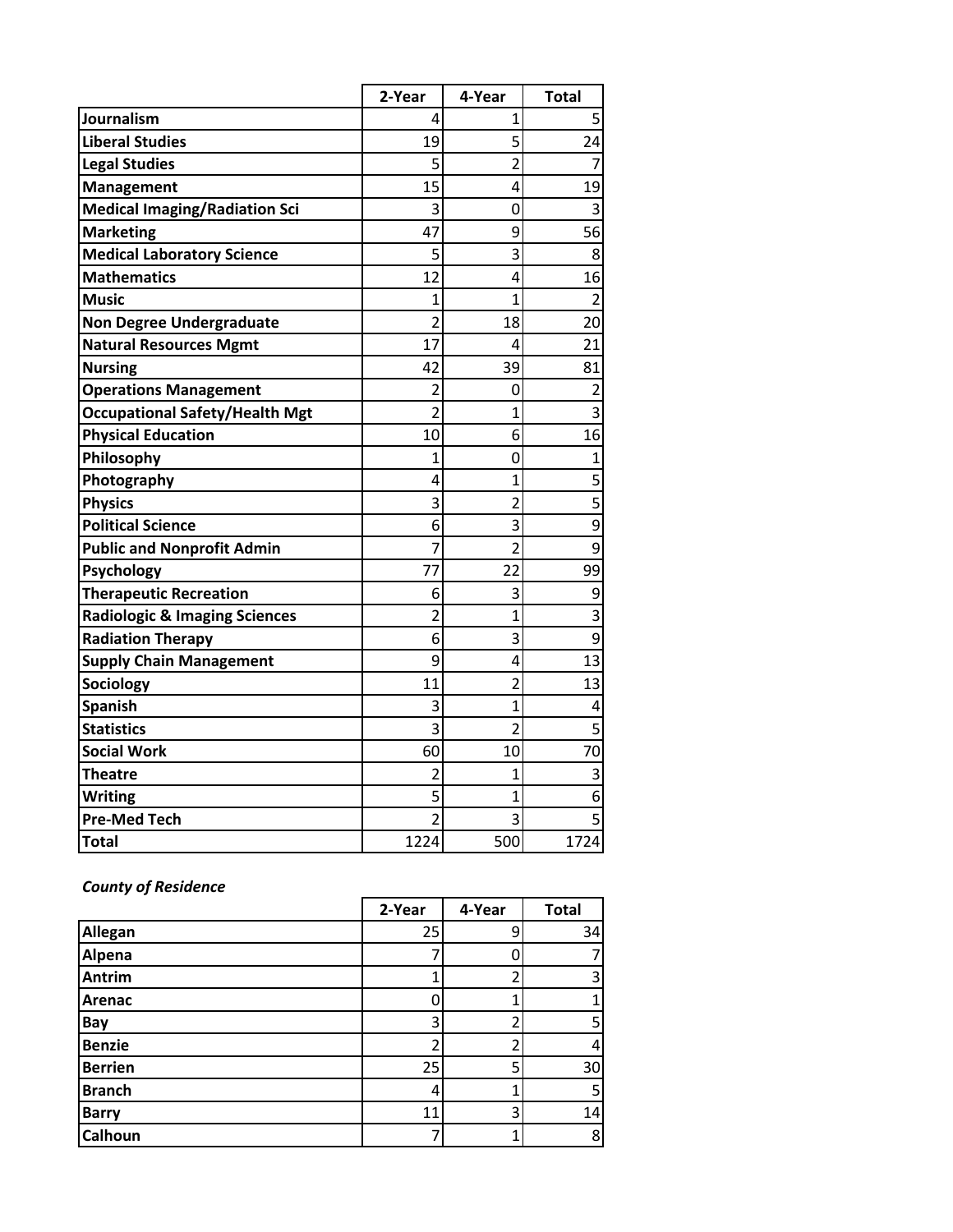|                                   | 2-Year                  | 4-Year             | <b>Total</b>                   |
|-----------------------------------|-------------------------|--------------------|--------------------------------|
| Cass                              | 5                       | 0                  | 5                              |
| <b>Charlevoix</b>                 | 4                       | 3                  | $\overline{7}$                 |
| Cheboygan                         | $\overline{1}$          | 1                  | $\overline{2}$                 |
| Chippewa                          | $\mathbf{1}$            | $\overline{2}$     | 3                              |
| Clare                             | $\overline{2}$          | 0                  | $\overline{2}$                 |
| Clinton                           | 7                       | 6                  | 13                             |
| <b>Crawford</b>                   | 3                       | 0                  | 3                              |
| <b>Delta</b>                      | 4                       | 0                  | 4                              |
| <b>Dickinson</b>                  | 0                       | $\mathbf{1}$       | $\overline{1}$                 |
| Eaton                             | 12                      | 0                  | 12                             |
| <b>Emmet</b>                      | 3                       | $\overline{2}$     | 5                              |
| Genesee                           | 15                      | 12                 | 27                             |
| <b>Gratiot</b>                    | $\mathbf{1}$            | 0                  | $\mathbf{1}$                   |
| <b>Grand Traverse</b>             | 38                      | $\overline{2}$     | 40                             |
| <b>Hillsdale</b>                  | 1                       | $\overline{2}$     | 3                              |
| <b>Huron</b>                      | $\overline{1}$          | $\mathbf{1}$       | $\overline{2}$                 |
| Ingham                            | 26                      | 9                  | 35                             |
| Ionia                             | 12                      | $\overline{1}$     | 13                             |
| losco                             | 1                       | 0                  | $\mathbf{1}$                   |
| Isabella                          | $\overline{2}$          | $\overline{2}$     | 4                              |
| <b>Jackson</b>                    | 17                      | 0                  | 17                             |
| <b>Kent</b>                       | 408                     | 127                | 535                            |
| <b>Kalkaska</b>                   | 3                       | 0                  | 3                              |
| Kalamazoo                         | 23                      | 9                  | 32                             |
| Lapeer                            | $\mathbf{1}$            | 3                  | 4                              |
| Leelanau                          | 5                       | 0                  | 5                              |
| Lenawee                           | $\overline{2}$          | $\overline{2}$     | 4                              |
| Livingston                        | 28                      | 10                 | 38                             |
| <b>Manistee</b>                   | 7                       | 0                  | 7                              |
| <b>Marquette</b>                  | 0                       | $\overline{2}$     | $\overline{2}$                 |
| <b>Mason</b>                      | 8                       | 1                  | 9                              |
| <b>Macomb</b>                     | 34                      | 12<br>$\mathbf{1}$ | 46                             |
| <b>Mackinac</b><br><b>Mecosta</b> | 0<br>$\mathbf 0$        | 1                  | $\mathbf{1}$<br>$\overline{1}$ |
| <b>Midland</b>                    | 6                       | $\mathbf{1}$       | $\overline{7}$                 |
| <b>Missaukee</b>                  | 0                       | 1                  | $\overline{1}$                 |
| Montmorency                       | 0                       | $\overline{1}$     | $\overline{1}$                 |
| <b>Monroe</b>                     | $\overline{\mathbf{c}}$ | 3                  | $\overline{\mathbf{5}}$        |
| Montcalm                          | 4                       | 4                  | 8                              |
| <b>Muskegon</b>                   | 107                     | 19                 | 126                            |
| Newaygo                           | 6                       | 3                  | 9                              |
| <b>Oakland</b>                    | 60                      | 44                 | 104                            |
| Oceana                            | 12                      | 0                  | 12                             |
| Oscoda                            | $\mathbf{1}$            | 0                  | $\overline{1}$                 |
| Otsego                            | $\mathbf{1}$            | 0                  | $\mathbf{1}$                   |
| Ottawa                            | 120                     | 60                 | 180                            |
|                                   |                         |                    |                                |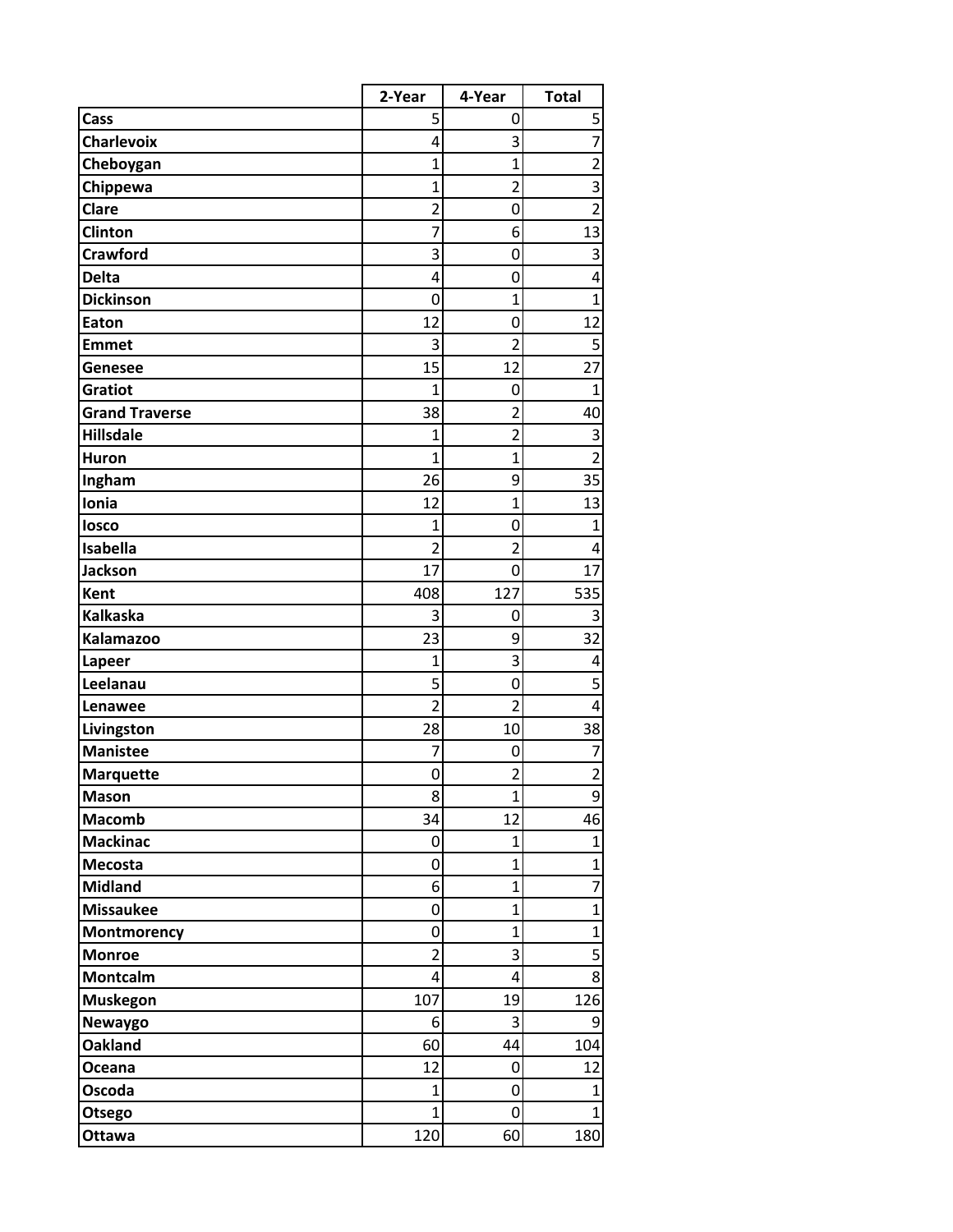|                     | 2-Year | 4-Year | <b>Total</b> |
|---------------------|--------|--------|--------------|
| <b>Presque Isle</b> |        | O      | 2            |
| Roscommon           | 2      | 1      | 3            |
| <b>Saginaw</b>      | 5      | 4      | 9            |
| <b>Sanilac</b>      | 1      | 0      | 1            |
| <b>Schoolcraft</b>  | 1      | 0      | 1            |
| Shiawassee          | 1      | 1      | 2            |
| <b>St Clair</b>     | 23     | 1      | 24           |
| <b>St Joseph</b>    |        | 1      | 8            |
| <b>Tuscola</b>      | 1      | 0      | 1            |
| Vanburen            | 6      | 0      | 6            |
| Washtenaw           | 15     | 6      | 21           |
| Wayne               | 38     | 17     | 55           |
| Wexford             | 1      |        | 2            |
| <b>Non-Michigan</b> | 42     | 94     | 136          |
| <b>Total</b>        | 1224   | 500    | 1724         |

### *Other States & Countries*

|                       | 2-Year         | 4-Year         | <b>Total</b>   |
|-----------------------|----------------|----------------|----------------|
| <b>Alaska</b>         | 0              | 1              | $\mathbf{1}$   |
| <b>Alabama</b>        | 0              | 1              | 1              |
| <b>Arkansas</b>       | 1              | $\mathbf{1}$   | $\overline{2}$ |
| <b>Arizona</b>        | 1              | $\overline{1}$ | $\overline{2}$ |
| California            | 4              | 0              | 4              |
| <b>Florida</b>        | 1              | 3              | 4              |
| lowa                  | 1              | 0              | 1              |
| <b>Illinois</b>       | 18             | 15             | 33             |
| Indiana               | 3              | 5              | 8              |
| <b>Kansas</b>         | 1              | 0              | 1              |
| <b>Massachusetts</b>  | 1              | 0              | 1              |
| <b>Maryland</b>       | $\overline{0}$ | 1              | 1              |
| Michigan              | 1182           | 406            | 1588           |
| Minnesota             | 0              | 1              | 1              |
| <b>Missouri</b>       | $\Omega$       | 1              | 1              |
| <b>North Carolina</b> | 1              | 0              | 1              |
| <b>New Jersey</b>     | 0              | $\overline{2}$ | 2              |
| <b>New York</b>       | 1              | 1              | $\overline{2}$ |
| Ohio                  | $\overline{2}$ | 3              | 5              |
| <b>South Carolina</b> | 0              | 1              | $\mathbf{1}$   |
| <b>South Dakota</b>   | $\mathbf 0$    | $\overline{1}$ | $\overline{1}$ |
| <b>Texas</b>          | 1              | 0              | 1              |
| Wisconsin             | 0              | $\overline{2}$ | 2              |
| <b>Unknown</b>        | 6              | 54             | 60             |
| <b>Total</b>          | 1224           | 500            | 1724           |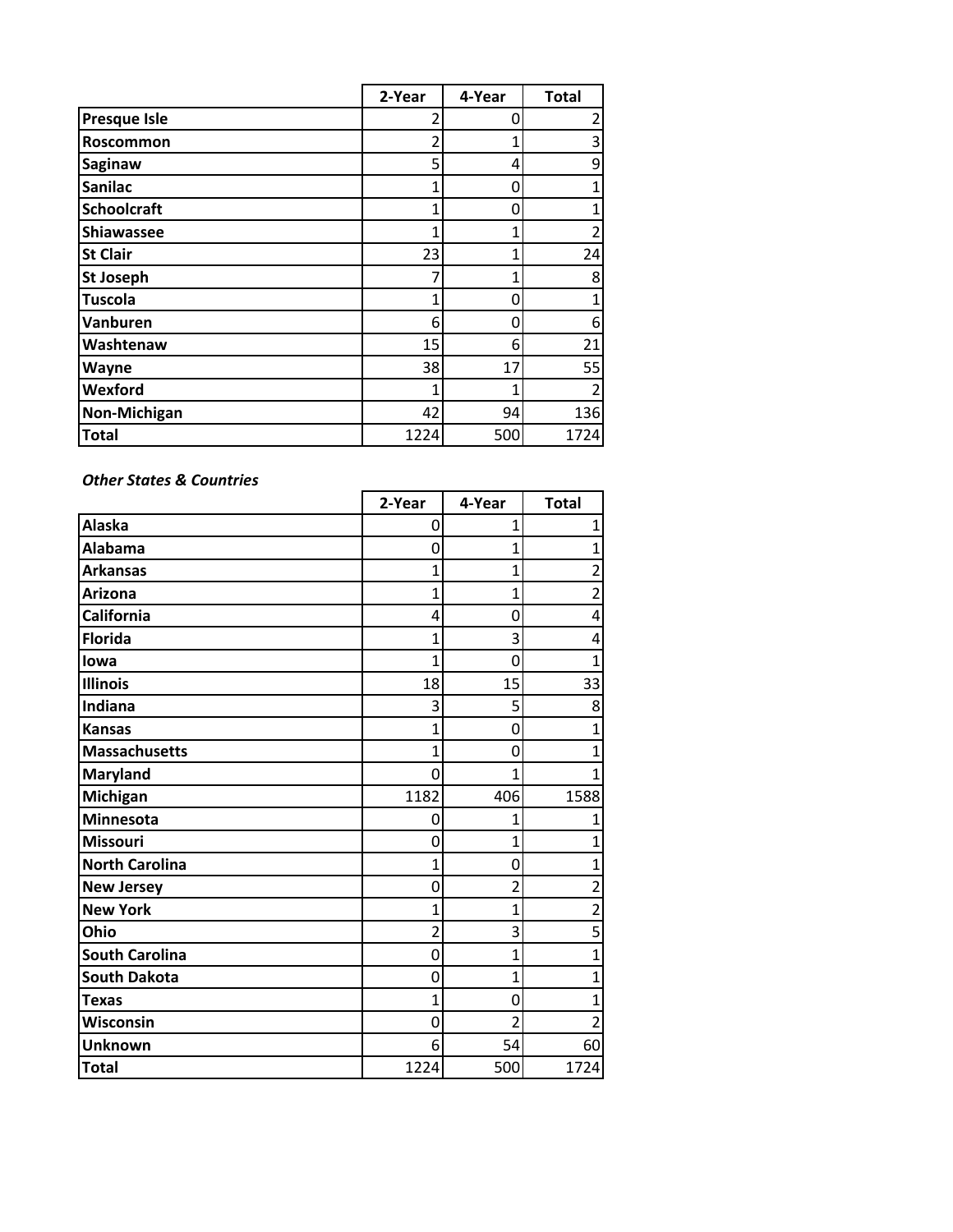|                                 | 2-Year         | 4-Year         | <b>Total</b>   |
|---------------------------------|----------------|----------------|----------------|
| <b>ARMENIA</b>                  | 1              | 0              | 1              |
| <b>AUSTRALIA</b>                | 0              | 4              | 4              |
| <b>AUSTRIA</b>                  | 0              | 1              | $\overline{1}$ |
| <b>BAHRAIN</b>                  | $\mathbf 0$    | 1              | $\overline{1}$ |
| <b>CANADA</b>                   | 0              | 1              | $\overline{1}$ |
| <b>CHINA</b>                    | $\mathbf{1}$   | $\overline{2}$ | 3              |
| <b>FRANCE</b>                   | 0              | 4              | 4              |
| <b>GHANA</b>                    | 0              | $\overline{1}$ | $\overline{1}$ |
| <b>GERMANY</b>                  | $\mathbf 0$    | 6              | 6              |
| <b>ITALY</b>                    | $\mathbf 0$    | $\overline{1}$ | $\overline{1}$ |
| <b>JAPAN</b>                    | 0              | $\overline{2}$ | $\overline{2}$ |
| <b>KENYA</b>                    | 0              | $\overline{1}$ | $\overline{1}$ |
| <b>SOUTH KOREA</b>              | $\mathbf{1}$   | $\overline{2}$ | 3              |
| <b>OMAN</b>                     | 0              | $\overline{1}$ | $\overline{1}$ |
| <b>NORWAY</b>                   | 0              | $\mathbf{1}$   | $\overline{1}$ |
| <b>PAKISTAN</b>                 | $\mathbf 0$    | 1              | $\overline{1}$ |
| <b>POLAND</b>                   | $\mathbf 0$    | $\overline{2}$ | $\overline{2}$ |
| <b>SAUDI ARABIA</b>             | 0              | 1              | $\overline{1}$ |
| <b>SWEDEN</b>                   | 0              | $\overline{1}$ | $\overline{1}$ |
| <b>SWITZERLAND</b>              | 0              | 3              | 3              |
| <b>TUNISIA</b>                  | 0              | 1              | $\overline{1}$ |
| <b>TAIWAN, RC</b>               | 0              | 1              | 1              |
| <b>UNITED KINGDOM</b>           | $\overline{0}$ | 16             | 16             |
| <b>UNITED STATES OF AMERICA</b> | 1218           | 446            | 1664           |
| <b>VENEZUELA</b>                | 1              | 0              | 1              |
| <b>VIETNAM</b>                  | $\overline{1}$ | 0              | $\overline{1}$ |
| <b>YEMEN</b>                    | $\overline{1}$ | 0              | $\overline{1}$ |
| <b>Total</b>                    | 1224           | 500            | 1724           |

## *Where Living*

|                   | 2-Year | 4-Year | <b>Total</b> |
|-------------------|--------|--------|--------------|
| <b>Off-campus</b> | 978    | 352    | 1330         |
| On-campus         | 246    | 148    | 3941         |
| <b>Total</b>      | 1224   | 500    |              |

### *Admission Grade Point Average*

|                      | 2-Year | 4-Year | <b>Total</b> |
|----------------------|--------|--------|--------------|
| <b>Not available</b> |        | 31     | 38           |
| $1 - 1.9$            | b      |        | 8            |
| $2 - 2.4$            | 45     | 17     | 62           |
| $2.5 - 2.9$          | 355    | 155    | 510          |
| $3 - 3.4$            | 462    | 181    | 643          |
| 3.5 And Higher       | 349    | 114    | 463          |
| <b>Total</b>         | 1224   | 500    | 1724         |